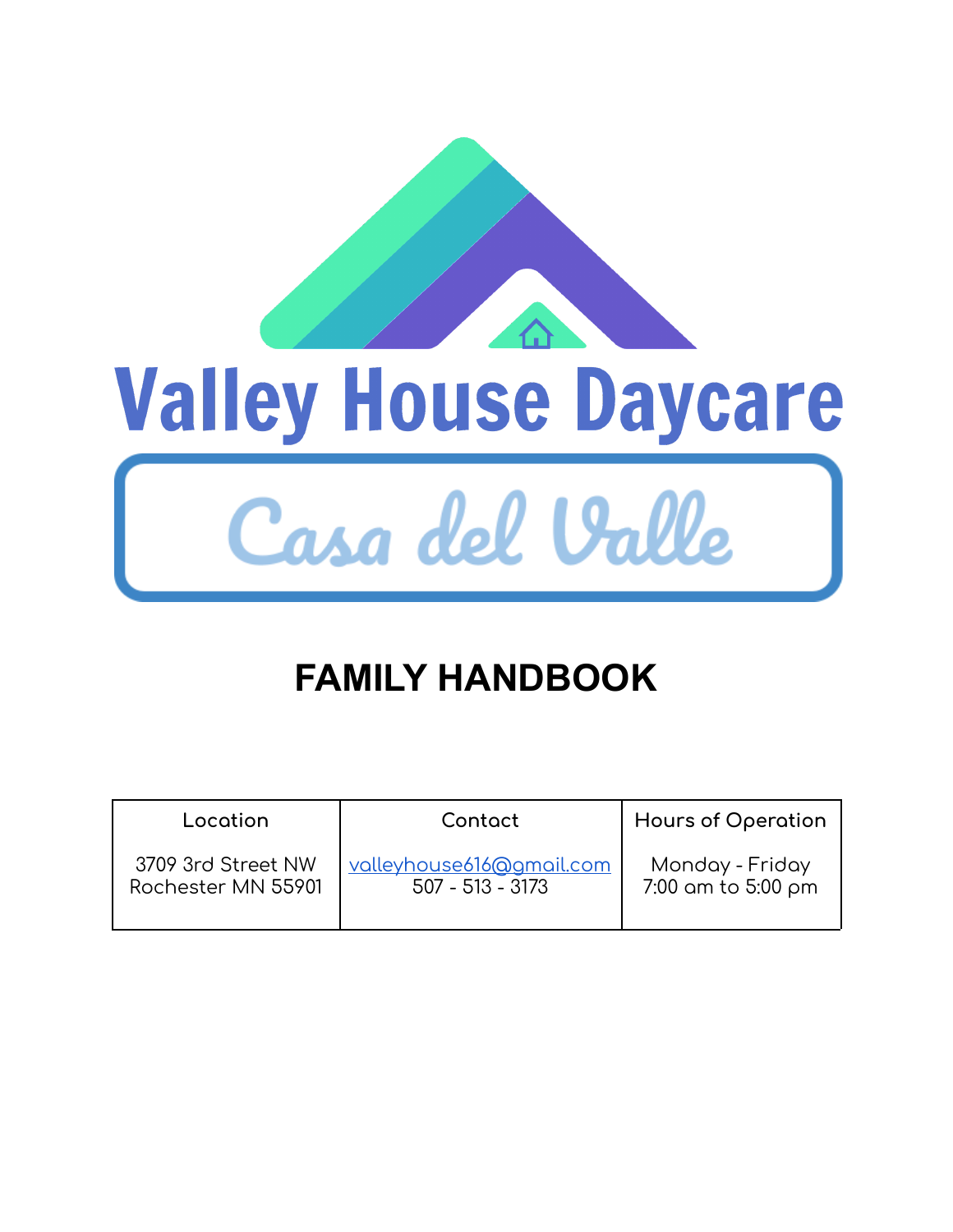## **POLICY**

Welcome to Valley House Daycare!

We are a Spanish immersion child care, fully licensed and insured, located right off West Circle Drive and just 7 minutes away from Mayo Clinic.

At Valley House Daycare we are ready to partner with you to bring the most inviting and warm environment for your child to grow. With us, your child will become involved with lots of fun, age-appropriate activities to develop socially, emotionally, physically and cognitively while learning another language.

Valley House Daycare staff is experienced, well-trained, fluent in Spanish and committed to provide an engaging learning environment filled with sensory stimulation, open and structured play, arts and crafts, music, singing and dancing, science projects, health and nutrition and so much more.

We are C3 licensed by the State of Minnesota through Olmsted County Community Services to provide care for a total of fourteen children. As a licensed provider, we are a mandated reporter and required to report suspected abuse and neglect. A copy of the Licensing Rule may be obtained from Olmsted County Community Services - Child Care Licensing. We are trained in First Aid, CPR, Head Trauma, Supervising for Safety, and Developmentally Appropriate Behavior Guidance.

## **STAFF**

### **● Our Director**

Ana Maria Van der Laat, our Director, was born and raised in Costa Rica. She is a Preschool teacher with a master's degree in Early Childhood Education from Framingham State College in Massachusetts. She has been working with children for over 20 years in all sorts of environments and grade levels; from the delicate and cute nursery children to teaching Spanish to active and encouraging elementary students.

## **● Other Adult Caregivers and Substitute Provider**

All staff will have a criminal background check completed. All substitutes have completed the required training. We will attempt to give advance notice if there will be a substitute provider but cannot guarantee this as it will depend on circumstances.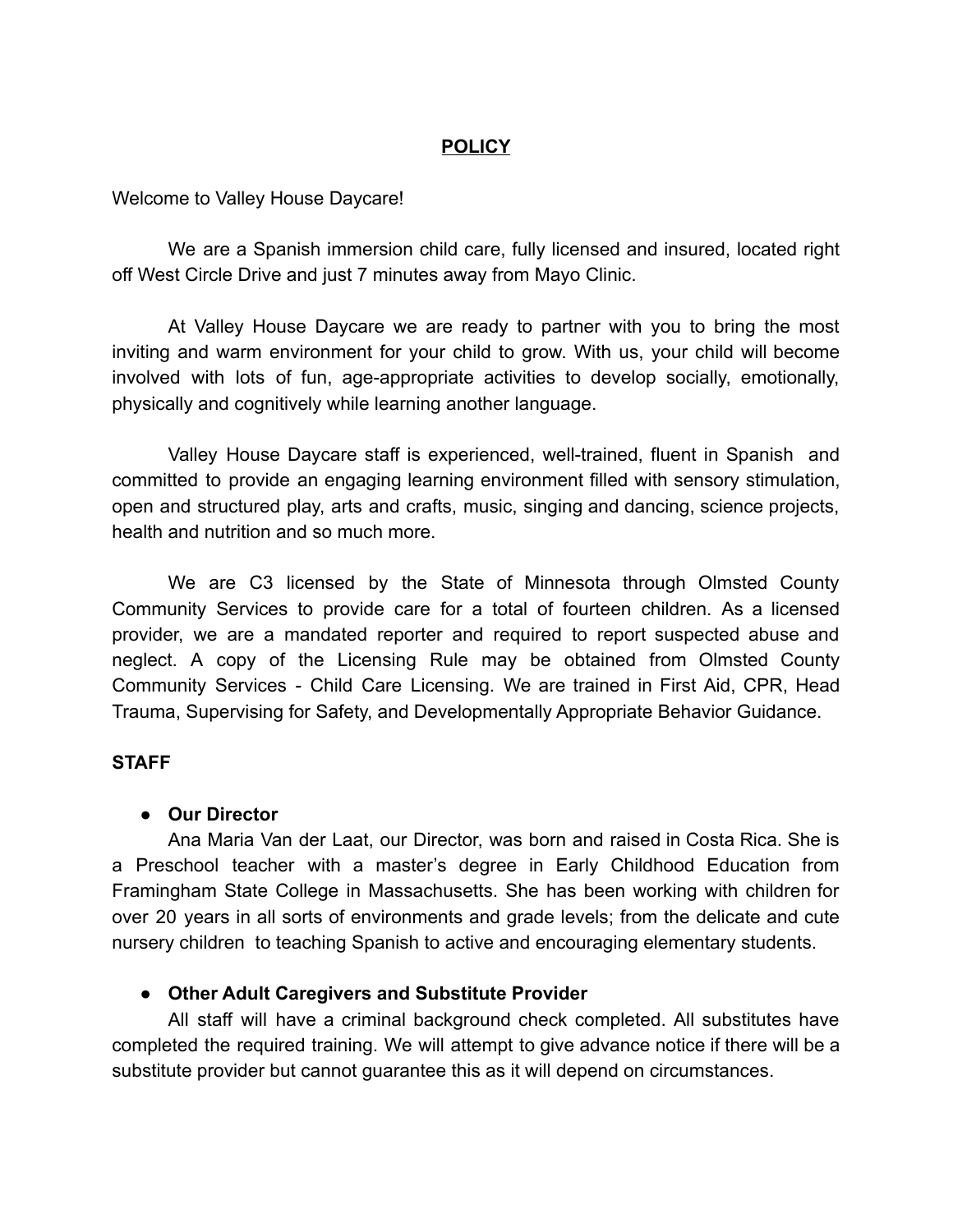#### **ENROLLMENT**

Before care can start ALL following forms are required with signatures, incomplete and missing information can result in a delay of start. These forms need to be updated yearly, and/or upon any changes done, especially with immunizations. A reminder will be sent home in December asking parents to update forms.

- Contract
- Enrollment fee \$50
- Deposit of a two-week fee
- Copy of your child's Immunization Record
- Copy of child's health form
- DHS Admission Form

## **MATERNITY AND HOLDING - WAITING LIST**

Valley House Daycare families will have the priority to enroll an infant under our care, we ask that they notify us as soon as possible. At the time the decision to enroll a child is made, all families in the waiting list must pay the fees to assure a spot under our care. The registration fee of \$50 and a two week fee deposit needs to be paid at the time you reserve. The deposit is meant to cover your costs in case you cancel, do not show or fail to pay. This deposit is used for your child's last two weeks of care at Valley House Daycare.

### **TERMINATION POLICY**

In the unfortunate event that we decide to discontinue care of a child, a two week written notice will be given to the parents of the child with a date for the last day of care. At any time during the two-weeks termination can result in immediate release if the relationship is not professional and unsafe.

We ask that if you choose to remove your child from our care that you also give us a two week written notice.

If you remove your child from care prior to a two-week notice being given, payment will still be required for the remaining two-weeks.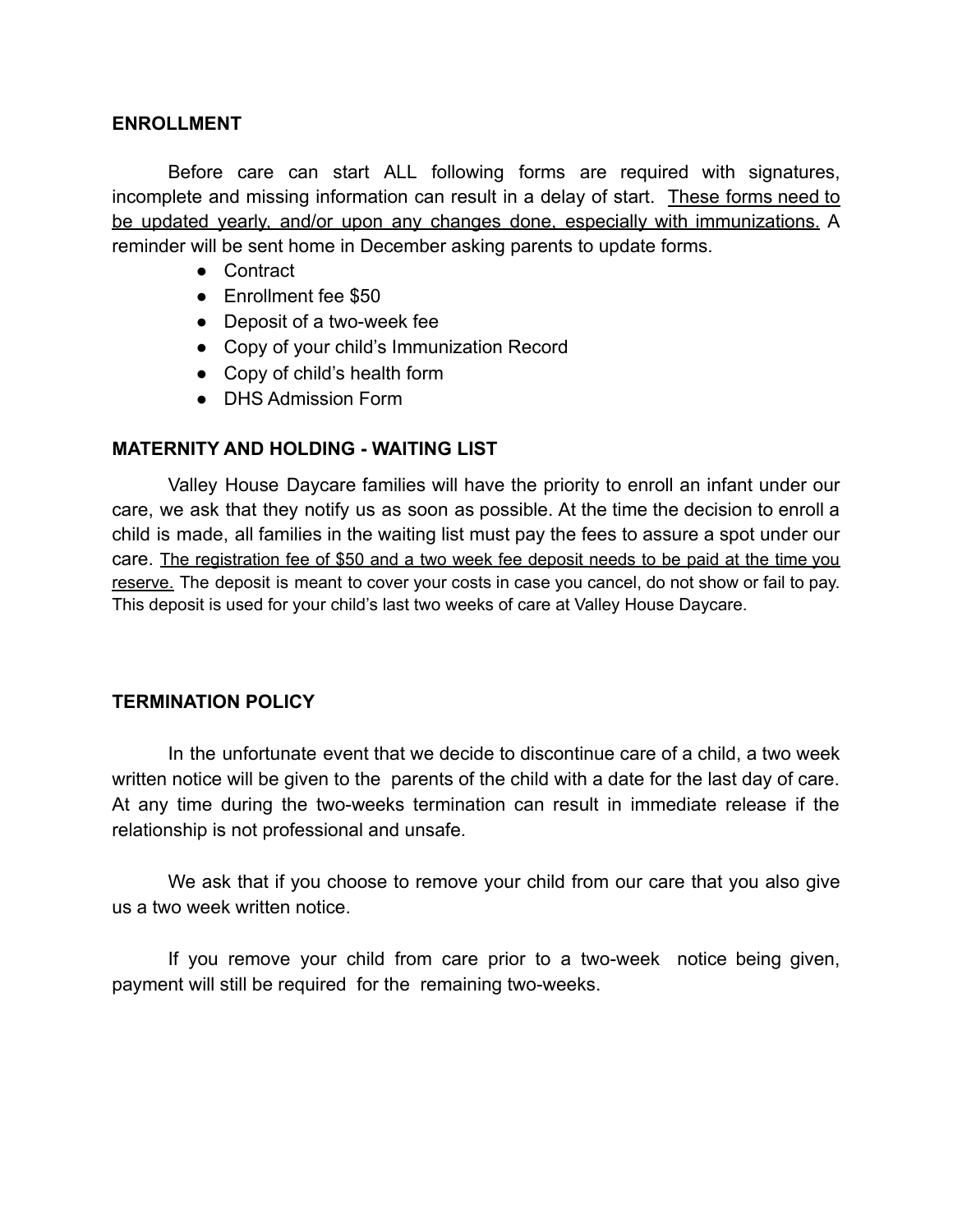#### **MANDATED REPORTING**

As mandated reporters we have the legal responsibility to report any suspected neglect of physical - sexual abuse. We will contact our licensor Kari Justin at justin.kari@co.olmsted.mn.us. of any neglect or abuse. MALTREATMENT OF MINORS MANDATED REPORTING POLICY FOR DHS LICENSED PROGRAMS

#### **TRIAL PERIOD**

There will be a two - week trial period. Either parties may terminate the agreement of care with a written notice , and the families will only be charged for days used.

#### **NON-DISCRIMINATION**

We do not discriminate on the basis of race, creed, national origin, religion, sex or disability.

#### **INSURANCE**

We carry liability insurance on the daycare business. A current certificate of coverage for insurance is available for inspection upon request.

#### **HOURS and DAYS OF OPERATION**

Daycare services will be available Monday through Friday from 7:00 am to 5:00 pm. Additional hours may be available with prior approval. Late fees do apply. We will provide service for a maximum of 10 hours, which is considered an 8 hour full time work schedule plus two hour transportation, 60 minutes from home to the daycare and another 60 minutes from work to the daycare. If you need additional care in an emergency situation, hours and fees will be adjusted.

We have an open door policy, where parents are welcome to visit or observe during the hours in which childcare is provided. Our door will be unlocked during drop off time from 7:00 am to 8:30 am and at pick up time 3:30 pm to 5:00 pm when we are expecting parents. To ensure safety and quality of supervision, our doors will be locked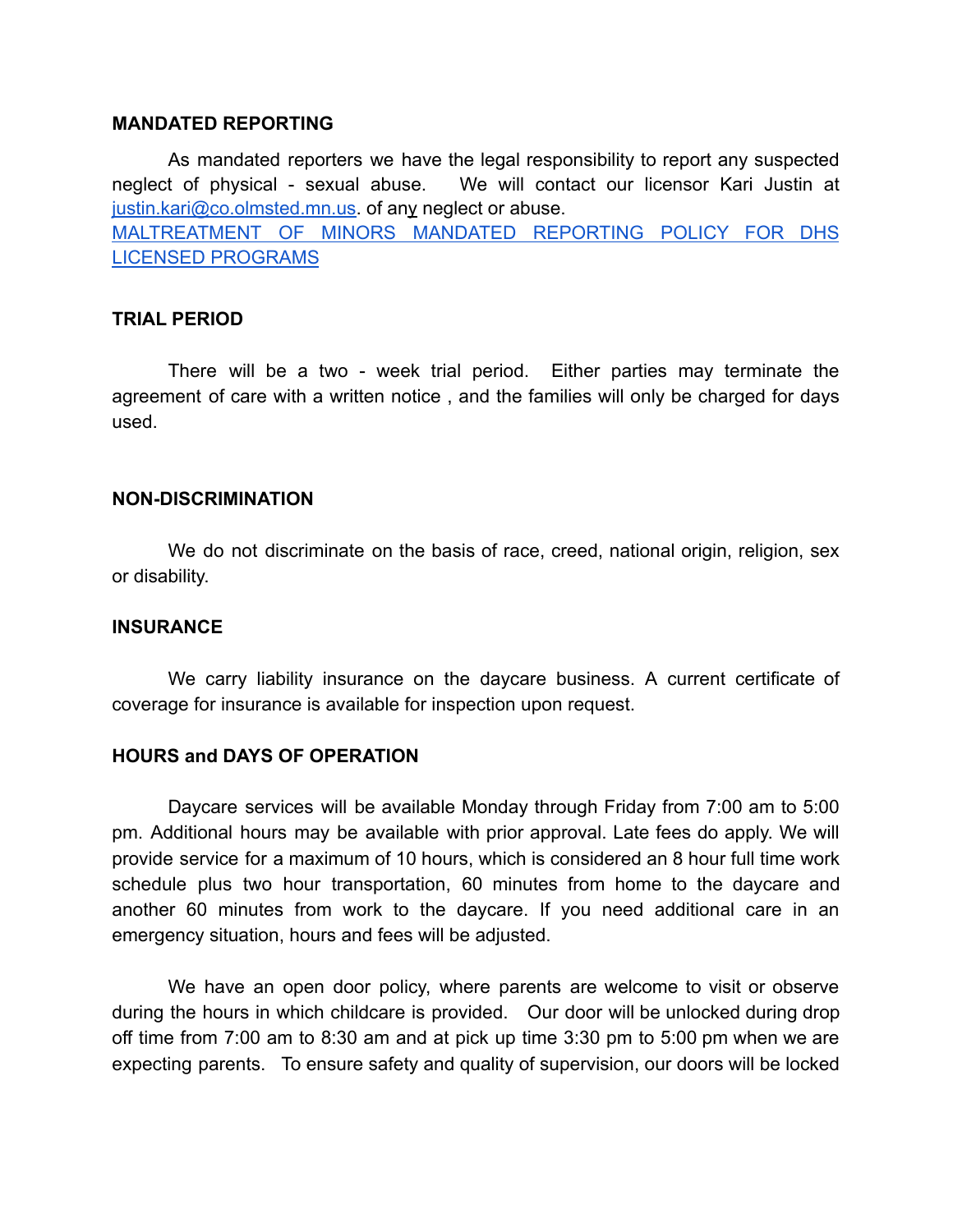from 8:30 am to 3:30 pm. To visit during these hours, communicate to Ana Maria Van der Laat ahead of time so we can unlock the door.

Lunch and nap times are very busy times. We ask that you let us know prior if you would like to visit from 11:00 am to 2:00 pm.

You are welcome to call anytime. If we are too busy to answer the phone, please leave a message and we will return your call as soon as possible.

### **DATA PRIVACY**

We will do all that we can to protect your family's privacy and will abide by the state privacy laws. All records and information about your child and your family is private and confidential, unless we have your written permission to reveal specific information.

#### **GRIEVANCE PROCEDURE**

When you have a question or concern, please talk with Ana Maria Van der Laat as soon as possible. Efforts outside of business hours to resolve any issue will be made. If we cannot come to a fair and reasonable outcome, you may contact our program licensor Kari Justin justin.kari@co.olmsted.mn.us.

### **DROP OFF AND PICK UP TIMES**

Please drop off and pick up your child at the agreed upon time so that we may meet other obligations. The agreed upon time may be altered with prior approval. If you are running late please let us know. You will be charged overtime rates as stated in the contract.

When someone else will be picking up or dropping off your child, notification from you will be required. A name, and a photo ID or picture is needed. Anyone other than the parents need to be listed as authorized contact persons.

#### **Court papers will be needed if a parent is not to be picking up their child.**

If you fail to bring an appropriate car seat for your child, we will ask that you go and get one, while your child remains in our care. After 5:00pm a late fee will apply.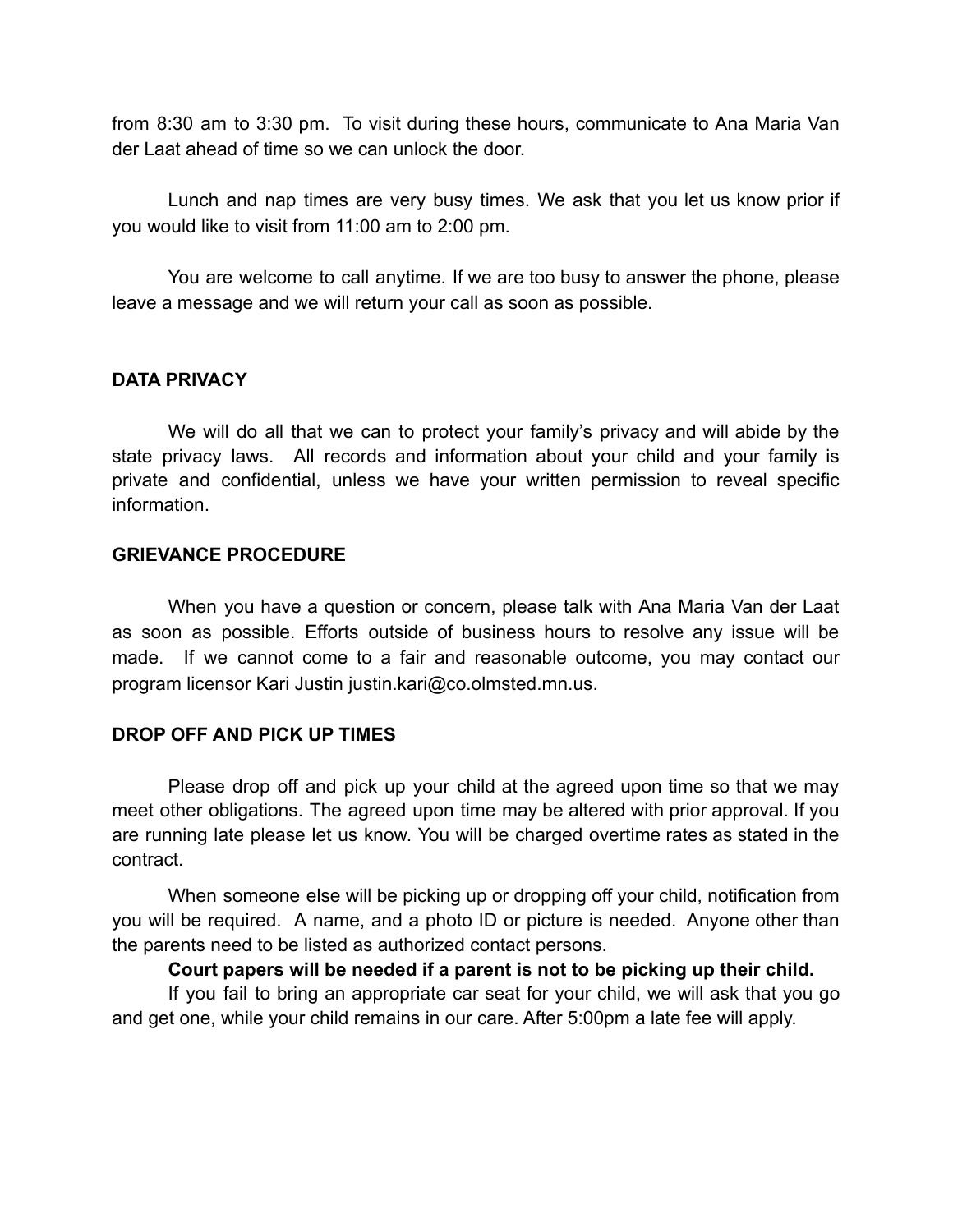#### **PROGRAMS**

Our programs serve children from 6 weeks to kindergarten entrance in a Spanish-immersion environment. Valley House Staff work in partnership with families to understand children's development and therefore create an environment where communication flows easily. All spaces are prepared, enriching their environment and introducing them to Spanish in a natural and exciting way.

## **FEES AND RATES**

| Full time weekly rate - | Infants \$255         |
|-------------------------|-----------------------|
|                         | Toddlers \$255        |
|                         | Early preschool \$255 |
|                         | School Age \$235      |

**Deposit fee** - a two-week tuition fee that will cover for the last 2 weeks of care and if you need a prorated amount you can pay 25% until you reach the amount. The deposit is meant to cover your costs in case you cancel, do not show or fail to pay. This deposit is used for your child's last two weeks of care at Valley House Daycare.

### **Enrollment fee** - \$50

**Late fee** - If the parent/guardian makes prior arrangements with the provider, the child may stay overtime but not past 5:00 pm. Fees will be arranged depending on the length of the overtime. If the parent/guardian has not informed the provider that he or she will be arriving earlier or later than the agreed upon time, the following rate will be charged: \$5 per minute before 7:00 am or after 5:00 pm.

A \$25 fee will be charged for each NSF check returned to us, parents need to pay cash.

**Holding fee** - If you want to hold a spot in VHD your holding fee will be set at a two-week rate for the age of the child when care starts. Current families will have priority over new families.

**Professional days** : VHD will take 2 days a year to do professional training. We will give a minimum of 2 weeks notice, and these days will be paid at the regular child rate.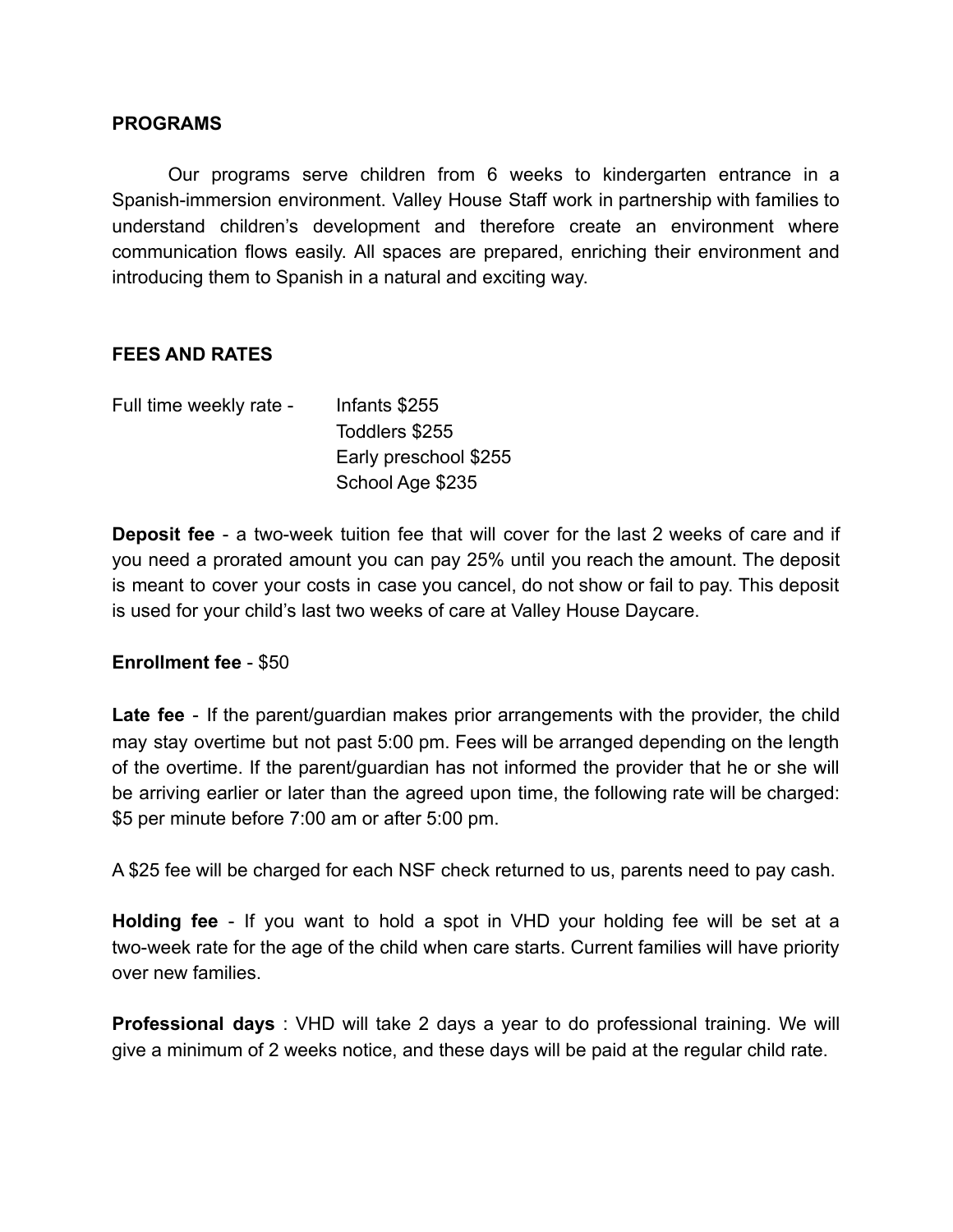#### **OUR PROGRAMS**

#### **Infants** (6 weeks to 12 months)

Our youngest students are immersed in a nurturing and safe environment where all areas are age appropriately designed. Weekly rate \$255

#### **Toddlers** (12 months to 24 months old)

Our Toddler Program engages children in developmentally appropriate and differentiated activities. Students will learn the concepts, knowledge and skills appropriate for them at different ages. They will receive individualized support to find the best ways for each child's continued growth. Weekly rate \$255

#### **Preschool Age** (Children 2 to 5 years old)

At Valley House we build our own curriculum and fill the day with lessons and activities that are engaging, age-appropriate and sequenced, facilitating progress towards meeting developmental milestones across all domains. Weekly rate \$255

#### **School Age** (Children 5 to 12 years old)

If your child is enrolled in distance learning, we can help! We will provide the space and support for your child to complete their school work, and have some fun along the way! Schedule: 9 am to 4 pm. All meals included, morning snack, lunch and afternoon snack. 3 days a week \$175 weekly / 5 days a week \$235 weekly

#### **Summer Fun**

Our summer program is open to children 2 to 10 years old from 9:00 am to 12:00 pm. Spots are available on a first come - first served basis. Morning snacks will be provided. Drop off: 8:45 - 9:00 am Pick up: 12:00-12:10 pmCost per week: \$235

#### **CURRICULUM**

We created an ongoing curriculum in which the Spanish language plays an important part of it. Concepts are taught in both languages through songs and activities that nurture both cultures. We celebrate some holidays, please let us know if your child can be part of the celebrations. If for any reason you decide not to bring your child during one day or time of the celebration, no reductions will be made to your weekly fees.

**WEATHER POLICY**

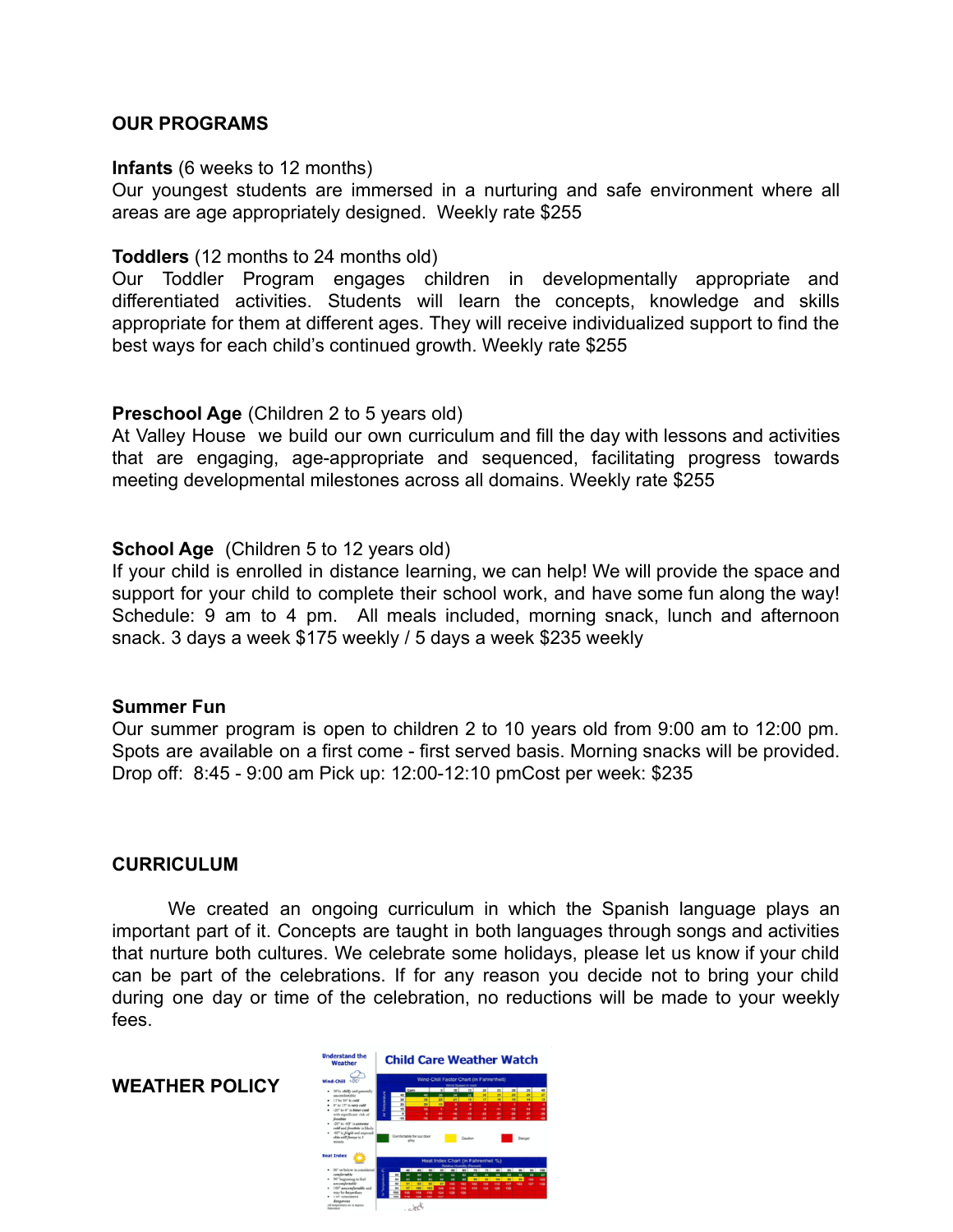We will do our best to be outside as much as possible because we believe that outdoor play is an important part of a child's day and to the health of a child. Weather permitting, and the capability with the infants in our care, while following the State guidelines we try to get outside. Leaving seasonal clothing at VHD will ensure that at any time we can go outside and explore. All children who are well enough to be in my care are expected to participate in outdoor activities.

#### **MEALS AND SNACKS**

We participate in the Provider's Choice Food Program. Children are not forced to eat, but are encouraged to try what is on their plate. Bottles and food brought from home must be labeled with your child's name. Meals and snacks are usually served at the times below. Please feed your child before you come if he/she is missing our meal times.

Breakfast: available from 7:00 am to 8:45 am Morning Snack: served at 9:00 am Lunch: available at 11:00 am Afternoon snack: served 3:00 pm

### **CHILD'S BIRTHDAYS**

Valley House Daycare will provide a treat to celebrate a child's birthday. We will celebrate after lunch and before nap time between 11:30am and 12:30pm. Parents are welcome to join us.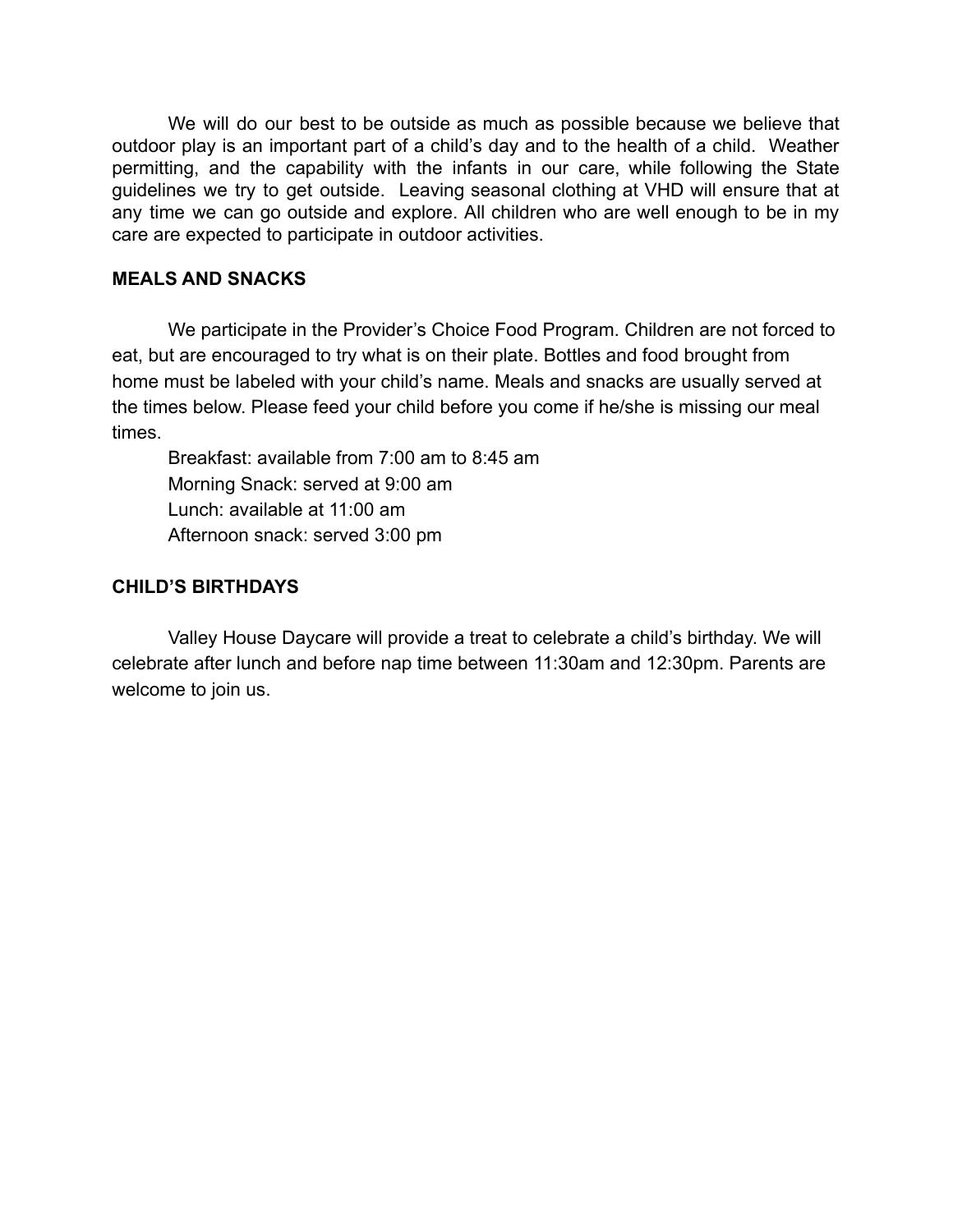## **OUR DAILY SCHEDULE**

| 7:00 AM   | Open Play - We greet children as<br>they arrive, they take off coats and<br>shoes and hang up items on their<br>hook. Breakfast is available.<br>Morning Work - Children pick work to<br>do on the carpet or the tables.                             | 11:55 AM  | Potty and Handwashing / Diaper<br>Change time                                                                                                                                                              |
|-----------|------------------------------------------------------------------------------------------------------------------------------------------------------------------------------------------------------------------------------------------------------|-----------|------------------------------------------------------------------------------------------------------------------------------------------------------------------------------------------------------------|
| 8:30 AM   | Potty and Handwashing / Morning<br>Snack / Diaper change time                                                                                                                                                                                        | 12:00 PM  | Quiet reading / TV time                                                                                                                                                                                    |
| 9:00 AM   | Outdoor Play (weather permitting)                                                                                                                                                                                                                    | 12:30 PM  | Nap time Prep                                                                                                                                                                                              |
| $9:30$ AM | <b>Morning Meet Circle Time - Morning</b><br>song, a brief calendar check, name<br>check (use the puppet) and a quick<br>introduction to the centers of the<br>week.                                                                                 | 12:45 PM  | Nap / Quiet Time - Children listen<br>to music while staying on their cots<br>with their blankets/stuffed animals.<br>Infant - toddler, if not napping and 4<br>- 5 year olds will have skill work<br>time |
| 9:45 AM   | Guided Play - Children work on a<br>concept or skill. The group is divided<br>between the adults present.<br>Afterwards they have free play, adults<br>supervise. Areas: Kitchen, Music and<br>Movement (motor room), Creative<br>Building, and Art. | $2:45$ PM | Potty and Handwashing / Afternoon<br>Snack / Diaper change time                                                                                                                                            |
| 11:20 AM  | <b>Clean Up</b> - While listening to the<br>clean up music children return the<br>toys and supplies to the shelf. When<br>the area is ready children line up to<br>go inside/upstairs to get ready for<br>lunch.                                     | 3:00 PM   | <b>Outdoor / Indoor Play Time</b><br>Open play until/while dismissal                                                                                                                                       |
| 11:30 AM  | Handwashing / Lunch prep / Lunch                                                                                                                                                                                                                     | 4:00 PM   | Potty and Handwashing / Diaper<br>Change time                                                                                                                                                              |

**Times and order of activities are subject to change to serve children's needs.**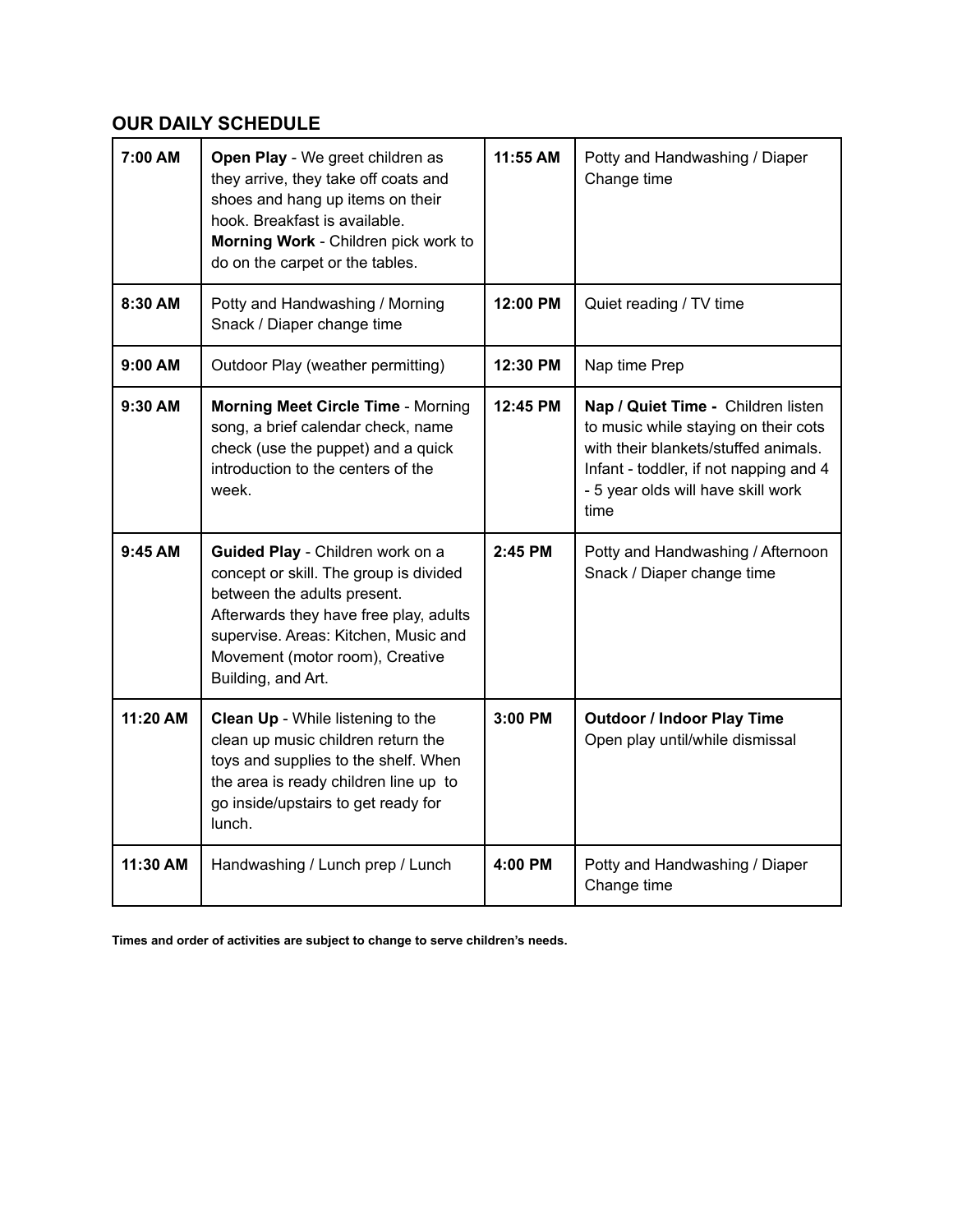#### **CLOTHING**

Please dress your child appropriately for the weather and leave a complete change of clothing with us. Please label the clothing and any other items brought from home.

#### **SLEEP AND REST ARRANGEMENTS**

All children are required to nap or have quiet time. Older children have his/her own cot and bed linens. They will rest on cots and the infants and toddlers nap in cribs equipped with a tight fitting sheet. Every infant in care will be placed to sleep on his/her back with nothing in the crib except a pacifier if needed. No blankets or other items are allowed in the infant sleep space. If parents allow the use of a swaddle they must sign the appropriate form. Infants will be allowed to sleep on their own schedules.

#### **TOILET TRAINING**

The decision to start potty training needs to be a partnership between VHD staff and parents or guardians. We will discuss our plan with the parents and establish our routines, following the methods simultaneously at daycare and home will help the child learn to use the toilet successfully. We will have a schedule and a timer to remind us to bring your child to use the potty. We will start by using the toilet every hour and progressively extend this time to match our regular potty/handwashing schedule. VHD staff will always be kind to the child while in training knowing that this could be a long process. We will use incentives like a sticker chart to reward the child each time they successfully use the potty. We will ask parents to bring extra clothing and all dirty items will be sent home at the end of the day.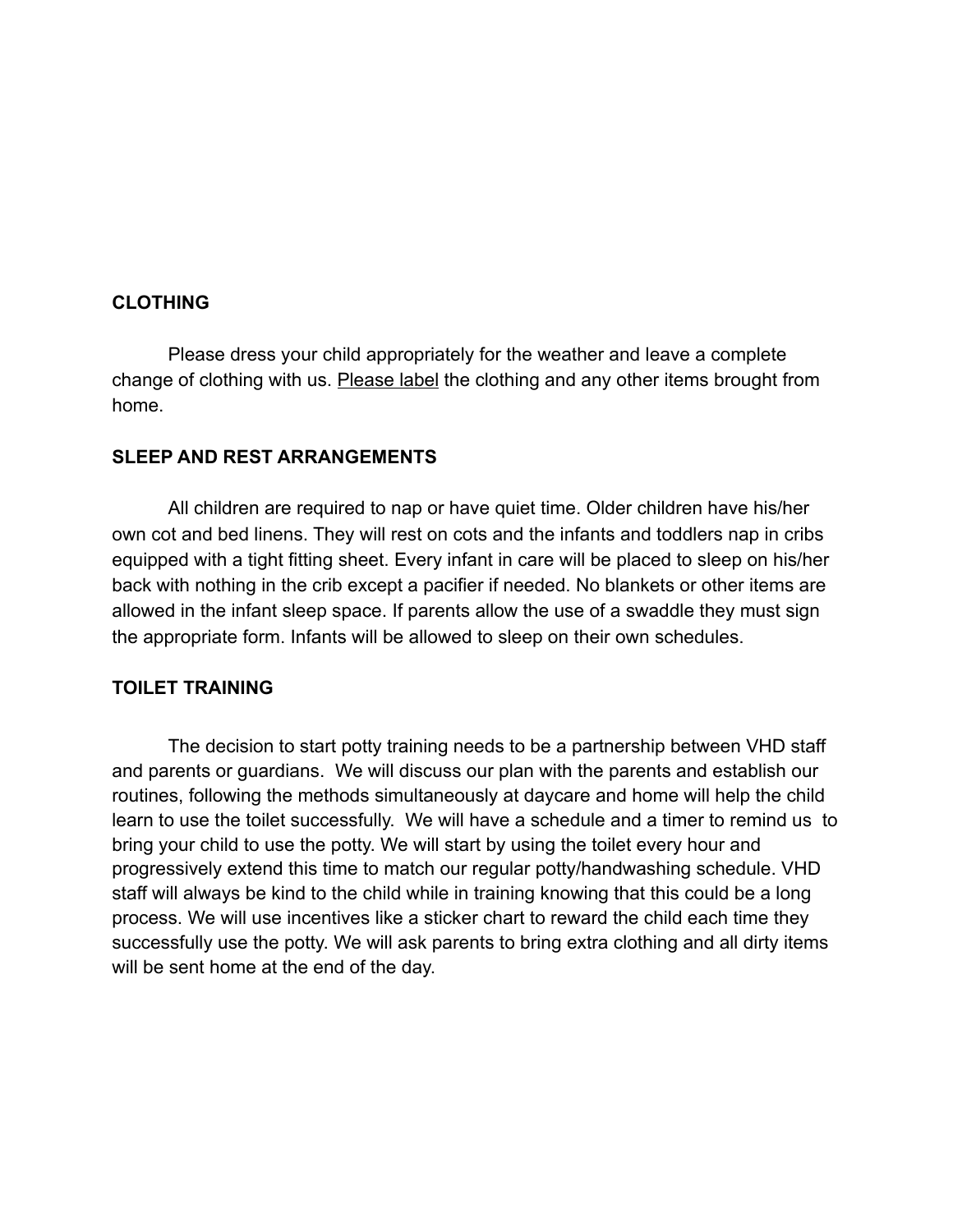## **ILLNESS**

#### **Child Illness**

In an attempt to contain the spread of illnesses, we will not provide daycare for a child with any of the following symptoms:

- A temperature of 100 degrees or above
- Vomiting within the last 24 hours.
- Diarrhea within the last 24 hours.
- Pink eye
- Strep throat ( must be on medication for 24 hours before returning to care)
- Head lice
- Other contagious illnesses, as the provider deems appropriate.
- Any Covid-19 symptoms

If your child has any of these symptoms or illnesses, please contact us, but do not bring him/her to daycare. **Masking your child's symptoms with use of medications and bringing them to daycare can result in termination of our contract.**

If your child develops any of these symptoms during the day, we will call you and expect you to pick up the child as soon as possible. This is to prevent exposing the other children and our staff to the illness.

Immunization records must be updated as shots are administered. You may provide us with a printout from your healthcare provider.

You must notify us immediately if your child has been diagnosed with a contagious illness or parasitic infestation. We will notify you if your child has been exposed to any illness.

We must have your permission to obtain emergency medical care or treatment. This will only be used if we cannot reach you or if you are delayed in arriving at the emergency facility. We will make every effort to call you.

We must have your written permission to administer prescription and non-prescription medications.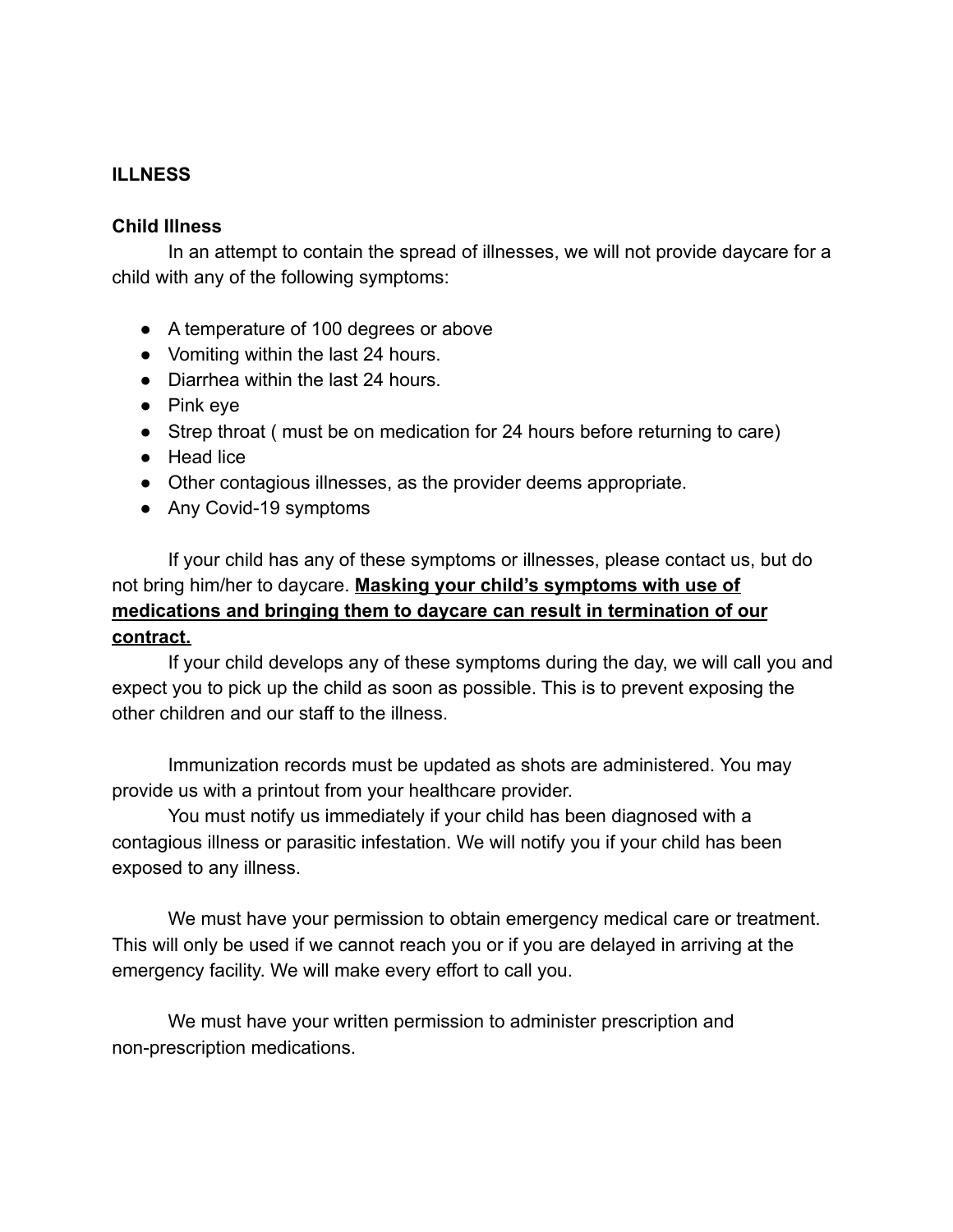## **Administering Medication**

- We will take children who are on prescribed medication when a doctor indicates that they are no longer contagious. A signed release from the physician and a written request from the parent on the medication to be given.
- The medicine must be in the original container, labeled with directions and the child's name.
- Medications will be stored in a safe place inaccessible from children
- Fever reducing medication will not be administered.
- All medications will go home after the prescribed date.

## **Staff illness**

Staff with the following symptoms will be sent home or dismissed from responsibilities until improved or until a doctor diagnoses the staff member as noncontagious:

- any indications of childhood illnesses—chickenpox, mumps, etc.
- fever (this usually indicates the presence of infection)
- pink eye
- stomach flu staff will be excluded if they have vomited in the last 24 hours
- impetigo, lice, ringworm, scabies, or undiagnosed rash
- diarrhea
- significant respiratory distress (including RSV)
- under-immunized employees in the event of an outbreak of an immunization preventable disease.

Staff members are required to inform our VHD Director within 24 hours, exclusive of weekends and holidays when they are diagnosed with a contagious reportable disease.

## **CHILD BEHAVIOR GUIDANCE**

We strive to maintain a positive approach to managing the behavior guidance while in our care. We will establish and enforce clear and consistent limits and expectations for appropriate behavior. When inappropriate behavior develops, we will use some techniques like modeling, distraction, redirection, adjusting the environment, cooperative problem solving and removal from the activity or area as a last resort.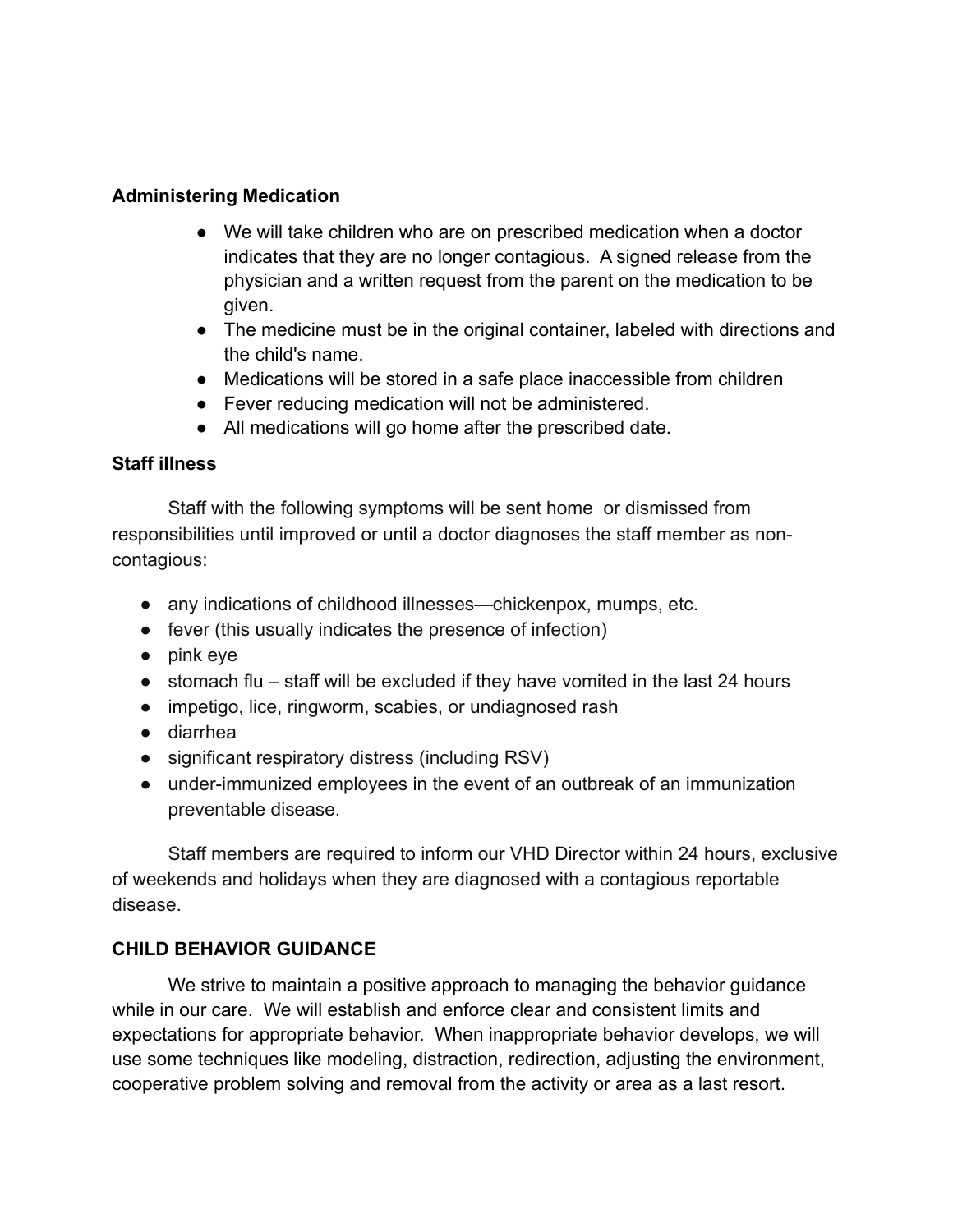When positive behavior is displayed, the result is participation and enjoyment of the activity. In the case of negative or inappropriate behavior I will follow this process for infants, toddlers, preschoolers, and school age children:

- **Reasoning**: Efforts will be made to help the child understand the inappropriateness of the actions.
- **Redirect**: When reasoning has not been pursued and behavior has not changed, redirecting the child from the activity involved to another program space or activity.
- **Parent conference and goal setting:** When the behavior cannot be managed to ensure a safe place for all, we will have a private conference to set up a written goal plan, with consequences that the child will need to work on, and in a fair amount of time.
- **Removal**: If the above process does not result in correct behavior, the child will be removed from the program.
- Corporal punishment is not allowed. This includes, but not limited to rough handling, shoving, hair pulling, ear pulling, shaking, kicking, hitting and spankings, emotional or psychological abuse. Food, light, warmth clothing cannot be withheld. Discipline and punishment shall not be delegated to another child. Separation of a child will be age appropriate to the age of the child and circumstance requiring the separation. The child once calm will be reunited back into play.
- Infants are shown modeling of appropriate behavior and redirected when needed.

# **ACCIDENT**

When your child has a **minor injury**, we will:

- Do basic first aid to the area. Wash it with soap and water, using neosporin and using a bandaid if needed.
- We will fill out and give you an accident report, so you know what happened
- We will log it in our records to monitor the accident, to ensure we have a safe environment

When your child has a **major accident**, we will:

● Call 911, perform immediate First Aid/ CPR, and then contact you when it is possible. If we cannot reach you, we will then call your emergency contact person on your form. We will let emergency responders decide what actions will be taken.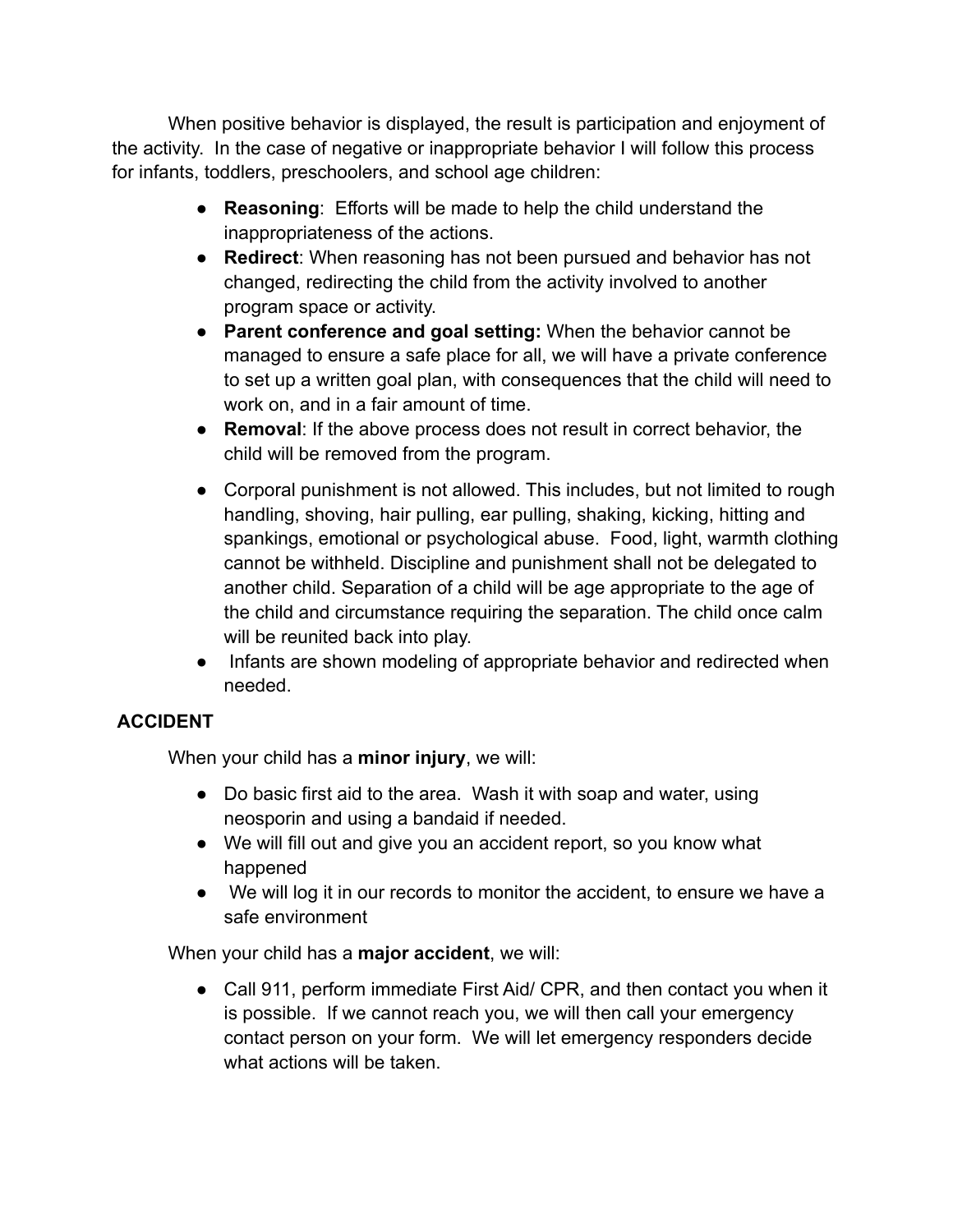- If your child needs to be taken to the hospital, an ambulance will be called, and this expense will be upon the parent.
- Any child that is seen by a physician must notify us immediately. I have 24 hours to report this to the State.

### **EMERGENCY PLAN**

Our Emergency Plan is reviewed each year and shared with our staff once a year during our professional days. A hard copy is available and parents are welcome to see it upon request.

## **FIRE AND STORM DRILLS**

We are required to hold monthly fire and storm drills. We have evacuation signs in all areas and we discuss our procedure with our staff during the drills. In case of fire we will evacuate to our neighbors house Mrs. Penny (house on the right). During a tornado or severe storm we will go to the basement in the utility room to shelter. We have two emergency backpacks, one in the kitchen and one in the coat closet. Another emergency kit is in our shelter space in the basement. Parents will be notified as soon as we are all in a safe place and out of danger.

### **TRANSPORTATION**

We do not offer transportation at this time.

### **TRIAL PERIOD**

There will be a two-week trial period beginning on the child's first day of care. Either party may terminate this contact within the trial period without further obligation.

## **TERMINATION PROCEDURE**

Termination of care may be done by either the parent(s) / guardian(s) or the provider, by giving a two week written notice in advance of the ending date. Payment by the parent/guardian is due for the notice period whether or not the child is brought to care.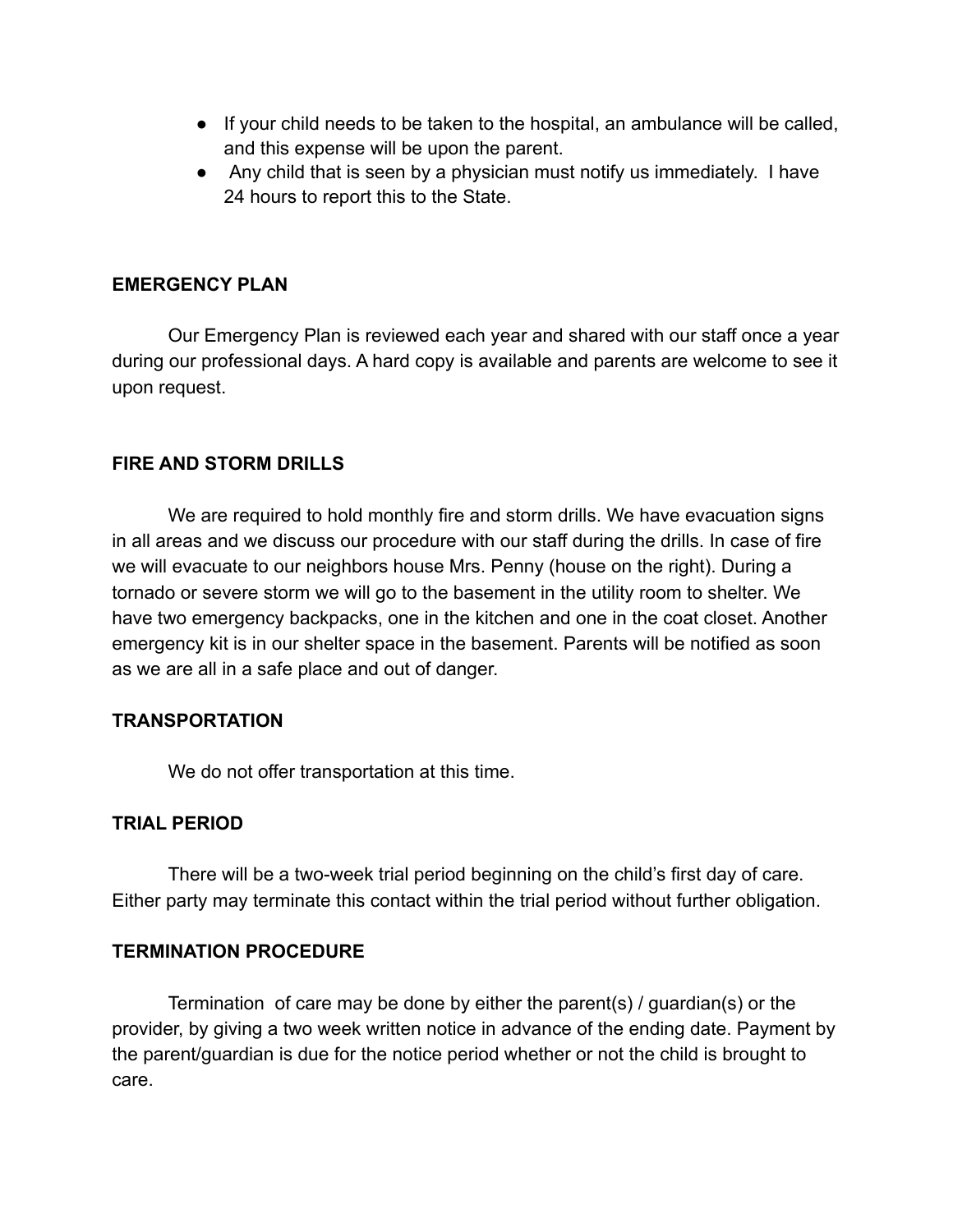The provider may terminate the contract without giving any notice if the parent/guardian fails to comply with the contract terms including but not limited to timely payment of fees. The provider may also terminate the contract in case of an emergency.

Failure by the provider to enforce one or more terms of the contract does not waive the right of the provider to enforce any other terms of the contract.

### **PETS**

We do not have any pets in the daycare home.

## **SUBSTANCE ABUSE POLICY**

We prohibit employees, helpers, substitutes and volunteers from abusing prescription medication or being in any manner under the influence of a chemical or alcohol when directly responsible for caring for the children to the extent that the use or abuse has or may have a negative effect on the ability of the person to give care during daycare hours. We will train employees, helpers, substitutes, and volunteers about this substance abuse policy.

If we suspect that a parent or anyone picking up your child is under the influence of drugs or alcohol, we will **NOT** release the child to that person, and you will be called as soon as possible.

### **NO SMOKING POLICY**

We are non-smokers. Licensing regulations prohibit smoking in the daycare home.

## **PERSONAL ITEMS / TOYS**

Please do not bring toys or personal items from home other than a blanket or stuffed animal for naptime for children 18 months or older. We will not be responsible for anything that is lost or broken.

## **SCHEDULING**

Our child care agreement is based on your child being here at the times and dates agreed upon. If your schedule changes, please notify us as soon as possible. If we cannot accommodate the changes, we reserve the right to terminate this agreement.